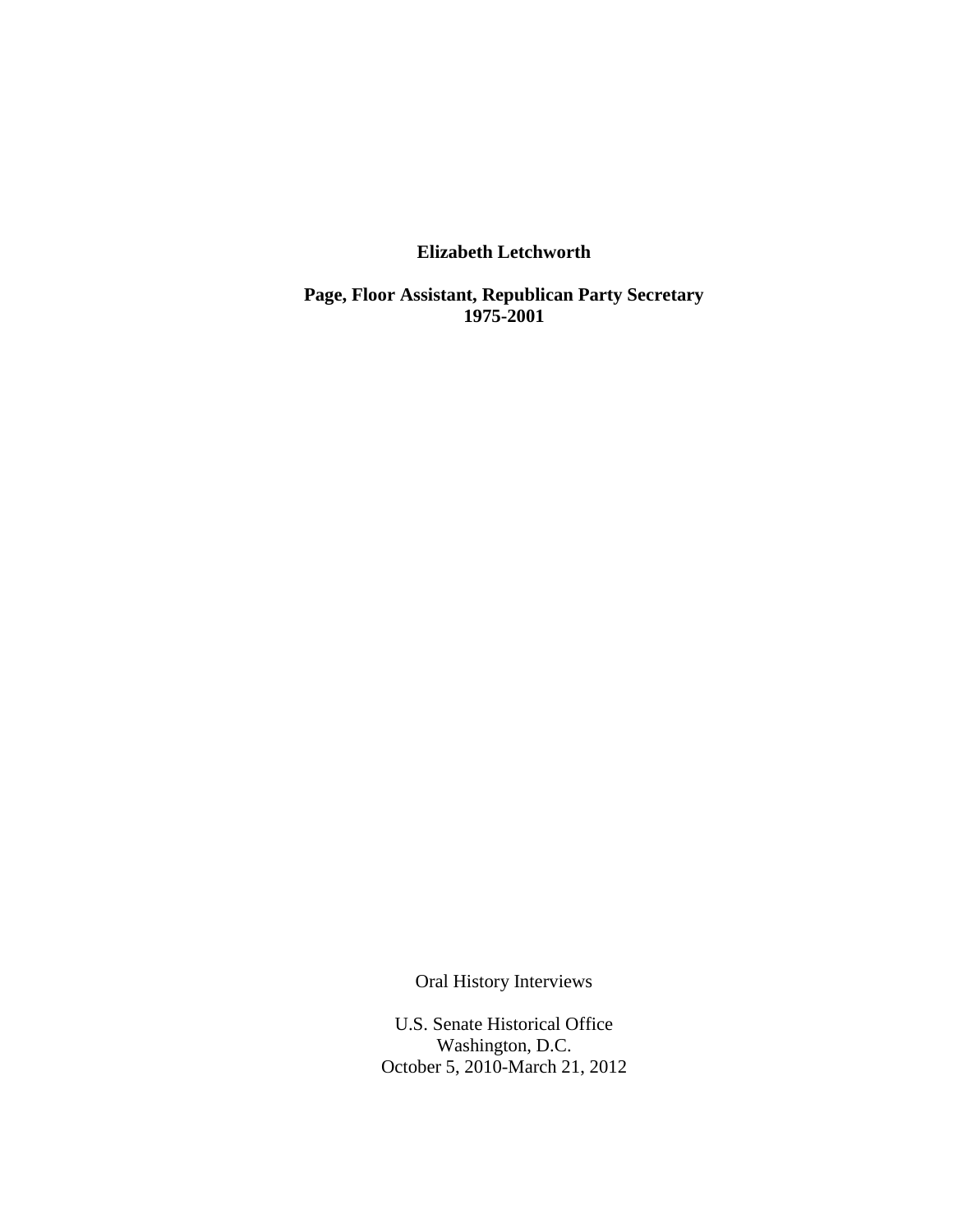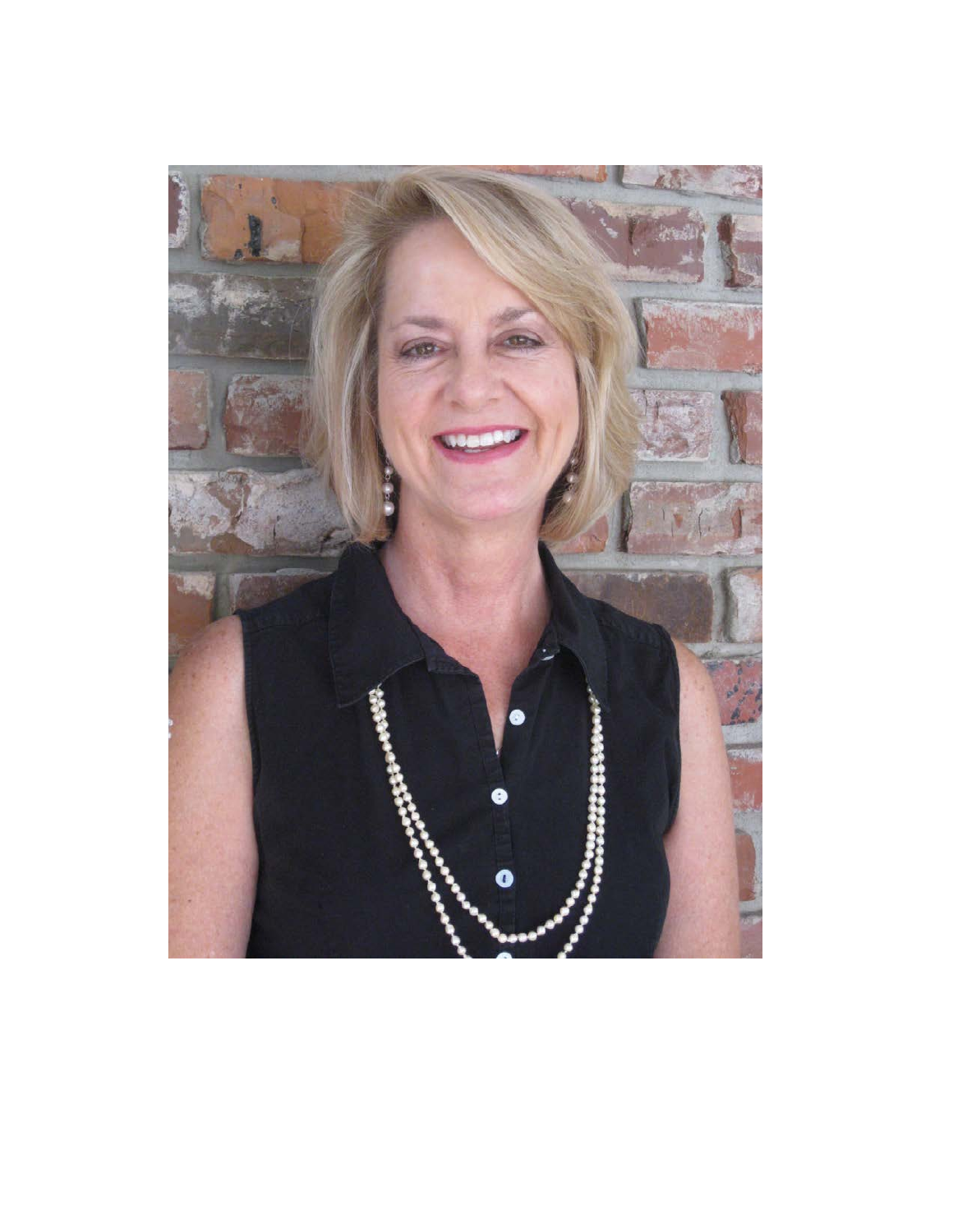## **Table of Contents**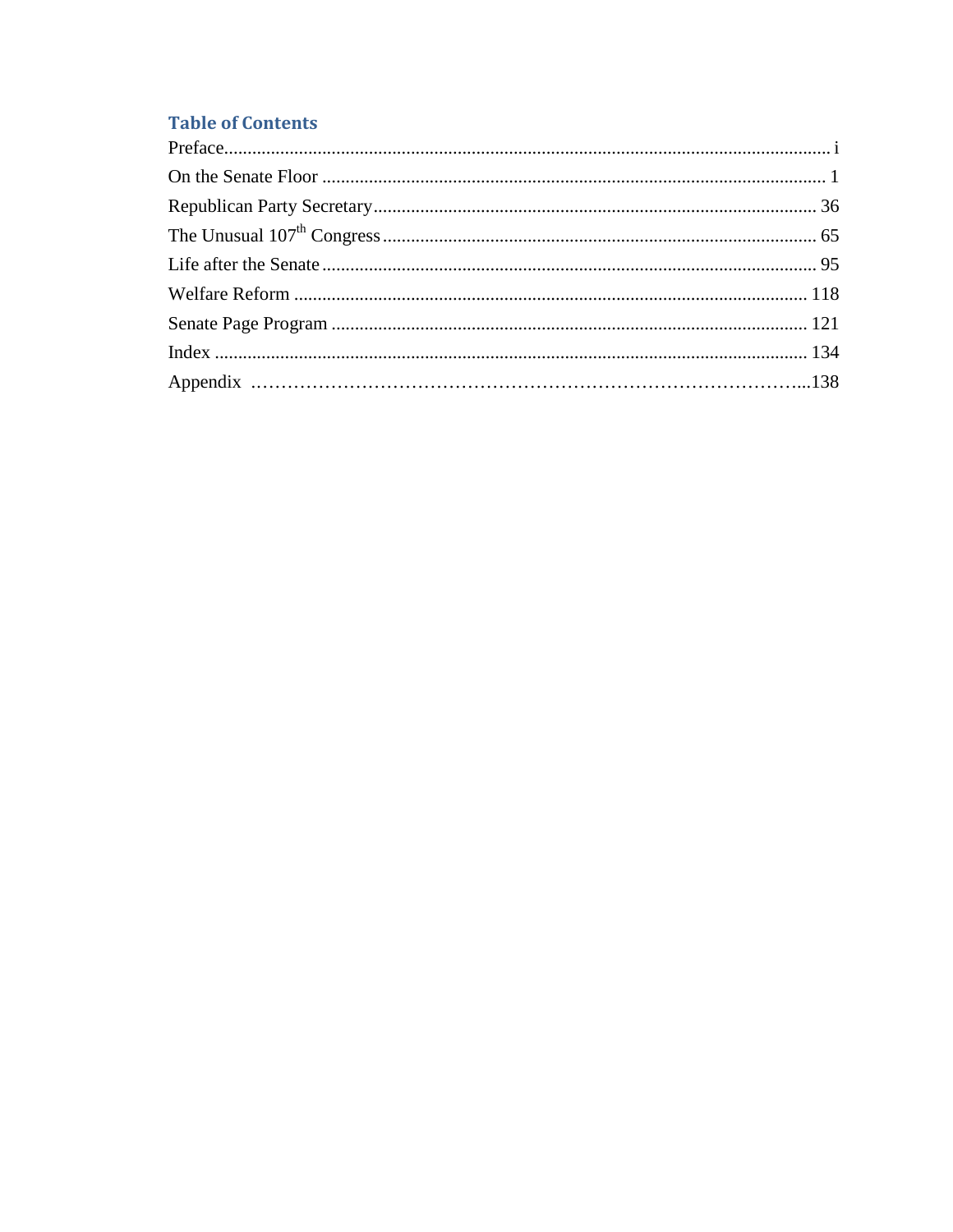## **Preface**

## By Katherine A. Scott

<span id="page-3-0"></span>In the summer of 1975 a heated debate played out on the Senate floor. After two forced recounts, the 1974 New Hampshire Senate election contest between John Durkin and Louis Wyman remained unresolved. One candidate petitioned the Senate to review the case and it became one of the most hotly debated issues that year. On July 30, 1975, the Senate voted to declare the seat vacant, forcing New Hampshire to hold a special election. One Senate page, Elizabeth Letchworth (née Baldwin), followed these debates with rapt attention. When her summer page position expired, Republican Leader Hugh Scott offered her a position as a legislative correspondent. Her careful attention to detail and organizational skills quickly made her an indispensable member of the Republican floor staff. She rose through the ranks, serving as a page, manager of the mark calendar, cloakroom assistant, director of the newly created Republican legislative scheduling office, floor manager and assistant to the party secretary, and Republican Party secretary.

During her 26 years in the Senate, Letchworth observed major changes in the institution. She describes the rising prominence of women in positions of power, the introduction of television and its impact on the quality of Senate debate, and technological advances that helped leaders organize and communicate more effectively with members and their staff.

Beginning as a page in Hugh Scott's office, Letchworth worked with Republican leaders Howard Baker, Bob Dole, and Trent Lott, and she describes the ways in which their individual qualities helped shape legislative outcomes during their tenure. The role of party secretary, Letchworth says, is to be the leaders' "eyes and ears on the floor." This often meant addressing the concerns of individual members—either related to scheduling conflicts, or objections to legislation—before they became major issues. The demands of the job are many, including earning the trust of members, exercising discretion, and above all, learning the rhythms of an unpredictable institution. Senator Lott once told a staffer, "I have never met anybody who can read the Senate as well as [Elizabeth] can."

The Senate's unpredictability puts extraordinary pressure on Senate floor staff. Eager to set her own schedule, Letchworth retired in 2001 when she and her husband purchased a golf course and relocated to South Carolina to manage it. But she never severed her ties to Congress. Curious golfers often asked why clubhouse TV always featured C-SPAN's coverage of the Senate. Her love of Congress and her knowledge of the legislative process led her to consulting work. While she worked as senior advisor to a Washington-based firm she started GradeGov.com, an online tool that enables the public to evaluate the work of their elected officials. In 2012 Letchworth co-founded